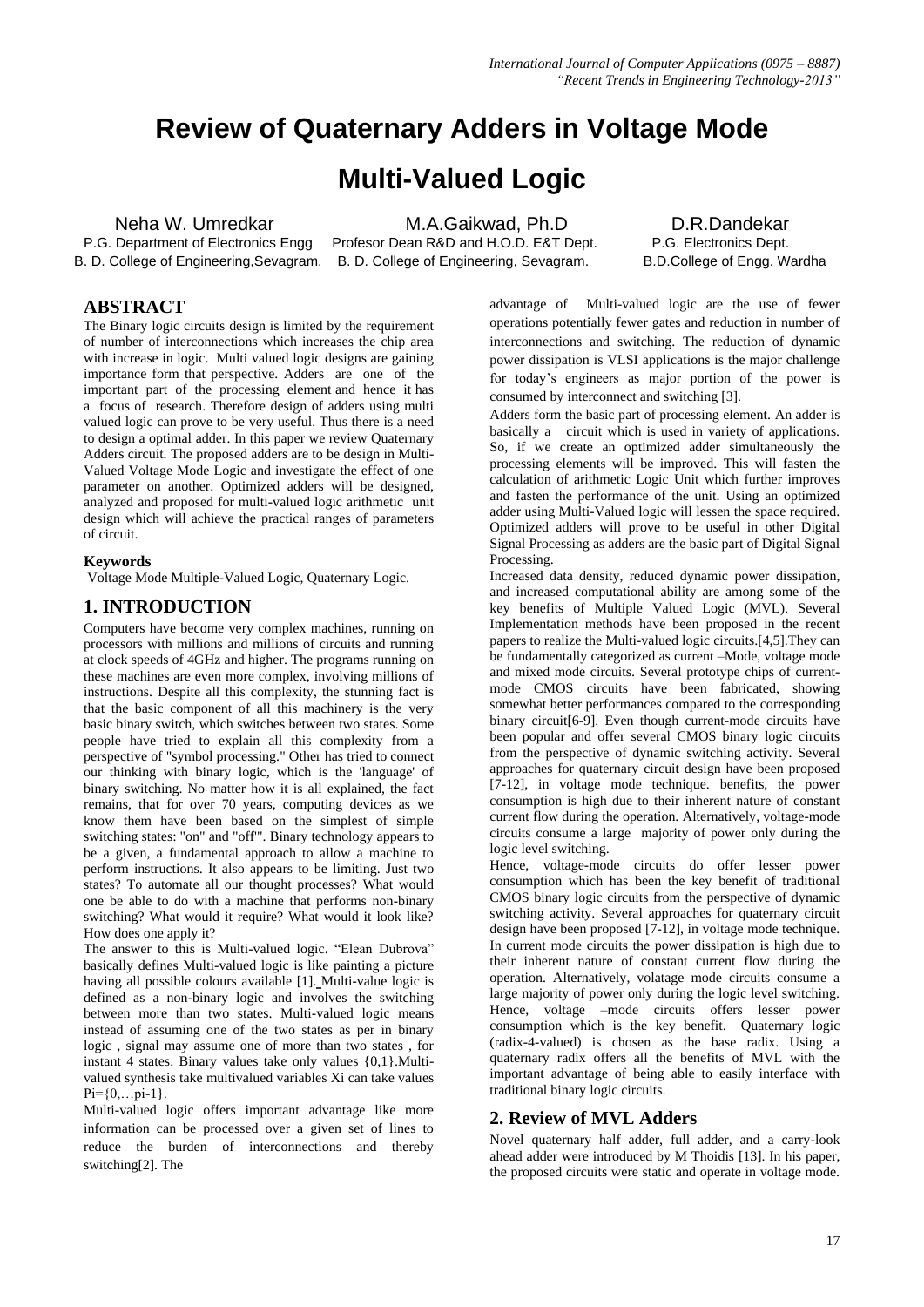They reported no static power dissipation as the circuits were static in nature.

Ricardo designed a new truly full adder quaternary circuit using 3 power supply lines and multi-Vt transistors. He has designed quaternary multiplexer (MUX) 4:1 with 4 quaternary inputs and one quaternary output and used this MUX as a building block to construct full adder. The proposed multiplexer circuit is based on voltage-mode quaternary logic CMOS circuits. These circuits use several different transistors with different threshold voltages and operate with four voltage levels, corresponding to 0V common terminal and three power supply lines of 1V, 2V and 3V. The quaternary MUX is designed using Down Literal Circuits (DLCs), binary inverters and pass transistor gates. Down Literal Circuits performs the functions shown in table I. There are 3 possible Down Literal Circuits in quaternary logic, named DLC1, DLC2 and DLC3.

| IN | Down Literal Circuit Output |                  |      |  |  |  |  |  |  |
|----|-----------------------------|------------------|------|--|--|--|--|--|--|
|    | DLC1                        | DLC <sub>2</sub> | DLC3 |  |  |  |  |  |  |
|    |                             |                  |      |  |  |  |  |  |  |
|    |                             |                  |      |  |  |  |  |  |  |
|    |                             |                  |      |  |  |  |  |  |  |
|    |                             |                  |      |  |  |  |  |  |  |

Table I. Down Literal Circuit Truth Table

The Down Literal Circuits are designed in CMOS technology with 3 different threshold voltages for PMOS transistors and 3 different threshold voltages for NMOS transistors. Table II shows Vt values relative to the transistors source-bulk voltages.

|     | T1         | <b>T2</b>  | T3         | <b>T4</b>  | T5         | T6         |
|-----|------------|------------|------------|------------|------------|------------|
| Vt  | $-2.2$     | 2.2        | $-1.2$     | 0.2        | $-0.2$     | 1.2        |
| Typ | <b>PMO</b> | <b>NMO</b> | <b>PMO</b> | <b>NMO</b> | <b>PMO</b> | <b>NMO</b> |
| e   |            |            |            |            |            |            |

**Table II Transistor Vt values related to Vs**

The quaternary multiplexer 4:1 is designed using the 3 DLCs, 3 binary inverters and 6 pairs of pass transistor gates and its schematic is presented in figure 1.



Figure 1 : Quaternary MUX 4:1 schematic circuit

This circuit has 4 quaternary inputs (A, B, C and D), one quaternary output (Out) and 1 quaternary control signal (Z) that sets the output to one of the 4 inputs.

Proposed technique benefits large scale circuits since the much power dissipation with increased speed can lead to the development of extremely low energy circuits while sustaining the high performance required for many applications [14].

Quaternary full adders based on output generator sharing are proposed by Hirokatsu . Full adder are proposed for a highperformance multi-processor processing elements (PEs). Arbitrary quaternary functions are represented by the combination of input-value conversion and several quaternary output generations. The use of appropriate input-value conversion makes it possible to reduce the number of output generators, which improves the performance of the resulting Quaternary full adders. In this paper the Quaternary full adder is constructed using the above method and their efficiencies are demonstrated in terms of delay and power dissipation in comparison with those of a corresponding binary CMOS implementation. Table III shows truth tables of quaternary to binary conversion.

| IN | G0.5 G1.5 G2.5 |  | IN | <b>GA</b> | <b>GB</b> |
|----|----------------|--|----|-----------|-----------|
|    |                |  |    |           |           |
|    |                |  |    |           |           |
| ာ  |                |  |    |           |           |
| 3  |                |  |    |           |           |
| a  |                |  |    |           |           |

**Table III Truth tables of quaternary to binary conversion represented by**

**a) Three kinds of binary signals b) two kinds of binary signals** In a basic quaternary circuit, each comparator has one logical threshold  $T(T=\{0.5,1.5,2.5\}$  and each quaternary input signal is converted into three binary signalsG0.5,G1.5 and G2.5, given in Eqs. $(1)-(3)$  as

$$
\hat{G}0.5 = 0 \text{ if } IN < 0.5,1 \text{ if } IN > 0.5
$$
 (1)

$$
G1.5 = 0 \text{ if } IN < 1.5,1 \text{ if } IN > 1.5
$$
 (2)

$$
G2.5 = 0 \text{ if } IN < 2.5,1 \text{ if } IN > 2.5
$$
 (3)

 By allowing a comparator to have two logical thresholds, these signals can be represented in two signals GA and GB given in Eqs. $(4)-(5)$  as

$$
GA = 0 \text{ if } IN < 0.5 \text{ or } 2.5 < IN
$$
  
1 if  $0.5 < IN < 2.5$  (4)

GB = 0 if IN 
$$
< 1.5
$$
,  
1 if IN > 1.5 (5)

This representation enables to reduce comparators, which results in the reduction of storage elements in quaternary sequential circuits. Table 4 shows truth tables of quaternary full addition.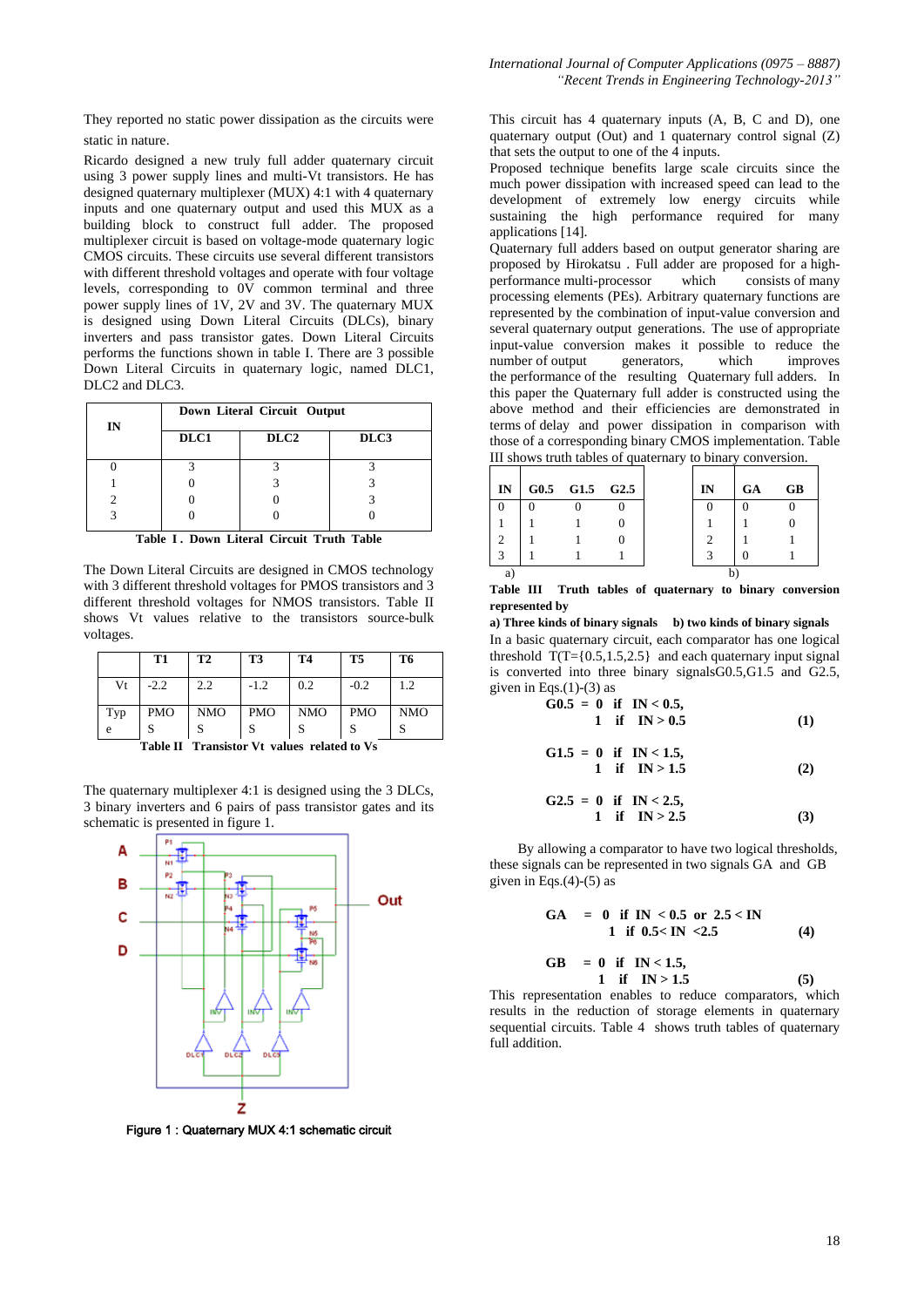**Table IV Truth tables of quaternary Full addition. Sum Block:**

| S <sub>0</sub> |   |   |   | X |                | S1 |                | X |   |   |               |
|----------------|---|---|---|---|----------------|----|----------------|---|---|---|---------------|
|                |   |   |   |   | 3              |    |                |   |   |   |               |
|                | 0 | 0 |   | 2 | 3              |    | $\overline{0}$ | 1 | 2 | 3 |               |
|                |   |   | 2 | 3 | 0              |    |                | 2 | 3 | 0 |               |
| Y              | ↑ | ◠ | 3 |   |                | Y  | $\mathcal{D}$  | 3 |   |   | ↑             |
|                | 3 | 3 | 0 |   | $\overline{c}$ |    | 3              | 0 |   | 2 | $\mathcal{R}$ |

**Carry block:**

X and Y are the adder inputs,S0 and CO0 are the sum and carry outputs when the carry input is "0", and S1 and CO1 are the sum and carry outputs is "1".The expressions for S0, S1, CO0 and CO1 are given in Eqs.(6)-(9) as

$$
SO = X+Y \text{ if } X+Y < 4
$$
  
 
$$
X+Y-4 \text{ if } X+Y>=4
$$
 (6)

$$
S1 = X+Y+1 \text{ if } X+Y+1 < 4
$$
\n
$$
(X+Y+1)-4 \text{ if } X+Y+1 >=4 \tag{7}
$$

$$
CO0 = 0 \text{ if } X+Y<4 1 \text{ if } X+Y>=4
$$
 (8)

$$
CO1 = 0 \text{ if } X+Y+1<4
$$
  
1 if  $X+Y+1>=4$  (9)

If Y'is defined as the sum of Y and CI,S0 and S1(CO0 and CO1)are naturally summarized in S(CO0) for which expressions correspond to those of quaternary half addition, given in Eqs.  $(10)$  and  $(11)$  as

$$
S = X+Y' \text{ if } X+Y' < 4
$$
  
 
$$
X+Y'-4 \text{ if } X+Y'>=4
$$
  
 
$$
CQ = 0 \text{ if } Y+Y' < 4
$$
 (10)

$$
1 \text{ if } X+Y' \geq 4
$$
 (11)

This means that quaternary full addition can be decomposed into carry pre-addition and quaternary half addition. The algorithm of decomposed quaternary full addition is summarized as

> **Step 1** :  $Y' = Y+C1$  if  $Y+C1 < 4$  **Y+C1-4 if Y+C1=4, Step 2(a)** : **S** =  $X+Y'$  if  $X+Y' < 4$  **X+Y'-4 if X+Y'>=4 Step2(b)** :  $CO = 0$  if  $X+Y' < 4$ 1 if  $X+Y'>=4$  **OR Y+C1=4**



**Figure 2 : Proposed quaternary full adder**

| C <sub>00</sub> |   | X            |   |   |   | CO <sub>1</sub> |          | X |              |   |  |
|-----------------|---|--------------|---|---|---|-----------------|----------|---|--------------|---|--|
|                 |   |              |   | 2 | 3 |                 |          |   |              |   |  |
|                 | 0 | 0            |   |   | 0 |                 | $\Omega$ | 0 | $\mathbf{0}$ | 0 |  |
|                 |   |              | 0 |   |   |                 |          | 0 | 0            |   |  |
| Y               | 2 | $\mathbf{0}$ |   |   |   | Y               | 2        | 0 |              |   |  |
|                 | 3 | 0            | 1 |   |   |                 | 3        |   | 1            |   |  |

Figure 2 shows a block diagram of the proposed quaternary full adder. The decomposition of the quaternary full addition into carry pre-addition and quaternary half addition enables to share the S0 generator and S1 generator (the C0 generator and C1 generator) Since the output generators have large input capacitances, the sharing results in high-speed operation.

| Logic value |     |     |     |
|-------------|-----|-----|-----|
| Voltages[V] | 0.4 | 0.9 | 1.2 |

**Figure 3 : Relation between MV Logic values and voltage values in voltage mode implementation.**

Figure 3 indicates logical values and threshold values, and their corresponding voltage values, respectively. The proposed adders are designed with reduction in delay and power[15].

The implementation of Quaternary Signed Digit addition was presented in paper [16]. The test confirms the superior performance of the QSD adder implementation over other adders due to the carry - free addition scheme. The complexity of the QSD adder was linearly proportional to the number of digits, which are of the same order as the simplest adder, the ripple carry adder. This QSD adder can be used as a building block for other arithmetic operations such as multiplication, division, square root, etc. With the QSD addition scheme, some well-known arithmetic algorithms can be directly implemented [16].

Supplementary Symmetrical Logic Circuit (referred as SUSLOC) was presented in [17]. This work illustrates how quaternary gates can be implemented using the SUSLOC circuit structure. These gates were then used to build three different addition circuit architectures: carry-ripple, carry-look ahead, and carry-select. These three quaternary addition circuits are then modeled using the System Verilog language. The three different adder architectures are designed and compared for area and estimated performance with their binary circuit counterparts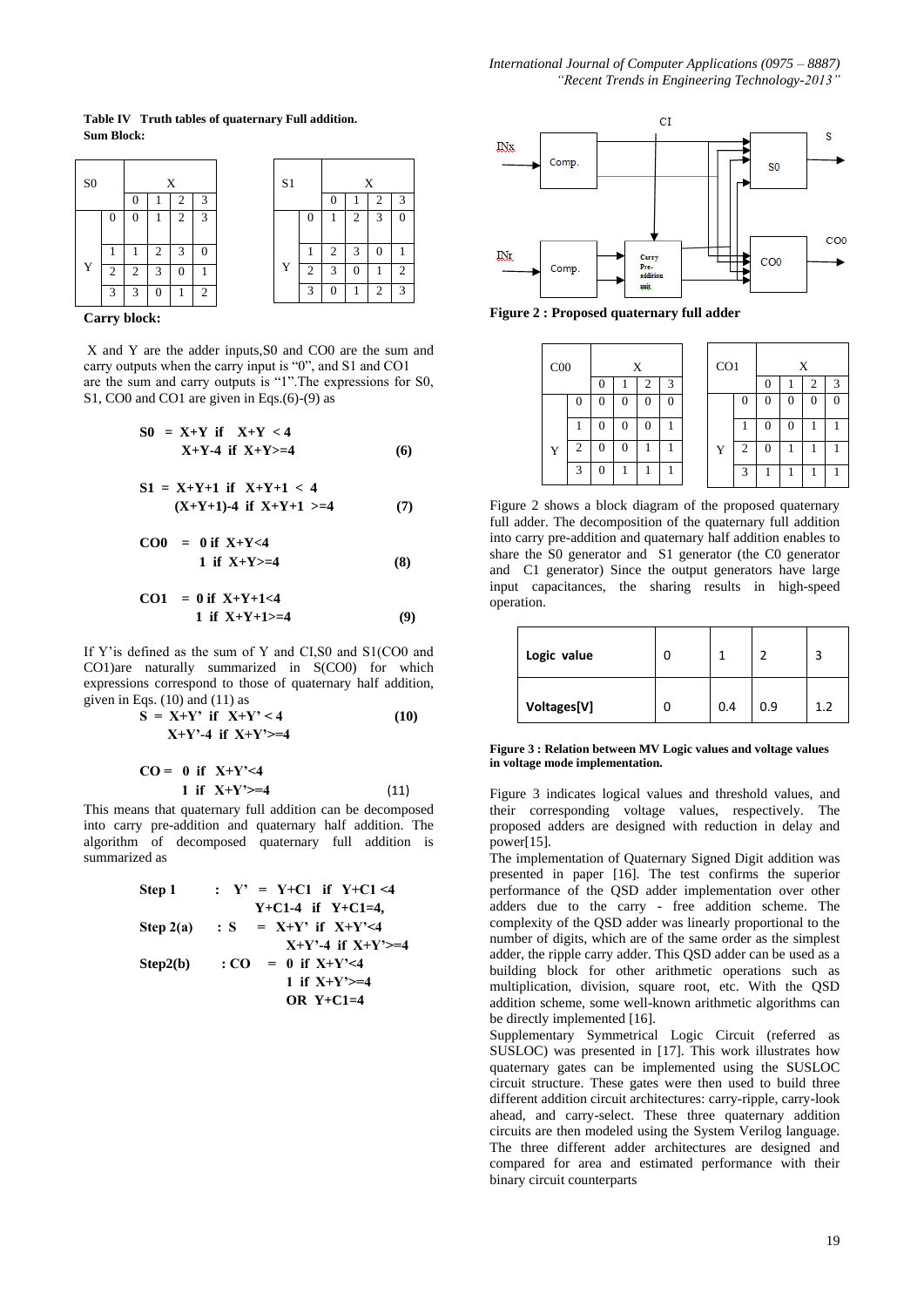[17].

Full adder circuit proposed by Vasundara Patel K.S., K.S. Gurumurthy is based on Encoder, code generator, sum block and carry block. Encoder is required for the conversion shown in table 4, consists of DLC1 and DLC3 (Down literal circuit) [18].

A full adder circuit is designed by converting the quaternary logic in to unique code, which enables to implement circuit with reduced hard ware. Sum and carry are processed in two separate blocks, controlled by code generator unit. Simple pass transistors are used for implementation. The design is targeted for the 0.18 μm CMOS technology. Area of the designed circuits is less than the corresponding binary circuits and quaternary adders because number of transistors used are less. Figure 4 Shows the block diagram of proposed adder.[19]



**Figure 4 : Proposed quaternary full adder** 

This proposed adder consists of Encoder block, Code Generator block Sum and Carry blocks.

In the adder proposed by Takahiro Hanyu a high-speed, lowpower and compact processing element using quaternary differential logic is proposed for a multi-core singleinstruction multiple-data (SIMD) processor. A two-bit addition which is the critical path of the ALU is attributed to a one-digit quaternary addition that is directly performed by using multiple-valued current- mode (MVCM) differential logic circuitry. A one-digit quaternary flip-flop is also simply implemented by using the MVCM differential logic circuitry. [20]

### **3. PROPOSED ADDERS**

 Taking in view the investigation which includes three quaternary full adder circuits, proposed by Recardo Cuna et.al [17],Hirokatsu Shirahama et.al [18], Hirokatsu Shirahama et.al

[21] and corresponding binary adder. In paper [17] 180nm technology file and power supply of 3V is used. It is

dissipating dynamic power supply of 181 μW at 250 MHz and it shows delay of 2.24ns. It requires 332 transistors. Paper [18] uses 90nm technology files and 1.2V power supply. Propagation delay of 113ps and dynamic power 55 μW at 1 GHz is observed.. In [21] 180nm and 1.8V power supply is used. Propagation delay of 1.4ns and power dissipation of 194 μW is observed at 300MHz. In the adder proposed by Takahiro Hanyu used 180 nm technology, 3 V power supply and 250 M Hz on synopsys Hspice and Cscope for full adder design and 1GHz for half adder design. Logic levels are well defined and independent of fabrication process variations of the component[21]. Power dissipation and delay are observed for sum and carry blocks of both half adder and full adder. Proposed half adder dissipates 112 μW of power at 1 GHz and shows delay of 1.8 ns. Number of transistors required are 76.

Proposed full adder dissipates 84 μW of power at 250 MHz and delay of 2.02 ns and number of transistors required are 148. The use of appropriate input value conversion makes it possible to reduce the hardware.

Proposed adders are to be implemented in voltage mode using Quaternary logic. Thus an optimal adder is to be design by investigate the effect of one parameter on another.

## **4. RESULT AND DISCUSSION**

 Taking in view the discussion and the design of different quaternary adders an optimal Quaternary adder is to be designed, analyzed and proposed for multi-valued logic arithmetic unit design which will achieve the practical ranges of parameters of circuit. Consequently, this design is appropriate to be applied for high performance which consists of many processing elements.

#### **5. CONCLUSION**

Different quaternary adders are designed analyzed and proposed. These quaternary adders are designed using different techniques and different adders are compared on basis of different parameters. Thus we investigate ,analyze different adder on the basis of different parameters. Hence, we can create an optimized adder and can investigate the effect of one parameter on other.

### **6. REFERENCES**

- [1]Elean Dubrova, "Multiple-Valued Logic in VLSI: Challenges and Opportunities" Computer 21,4,(1988),28-42
- [2] T.Hlguchl and M.Kameyama," Synthesis of multiplevalued logic networks based on tree type universal logic modules", Proc. Of 5<sup>th</sup> Int. Symponisum on multiplevalued logic, Bloomington ,pp.121-130.
- [3] Scott Hauck, "Asynchronous design Methodologies:An Overview", Proceedings of the IEEE. Vol.83
- [4] S. Hurst, "Multiple-valued logic -its status and its future", IEEE trans.On Computers. Vol. C-33, no.12, pp. 1160- 1179, 1984.
- [5] M. Kameyama, "Toward the Age of Beyond-Binary Electronics and Systems", Proc. of IEEE Int. Symp. On Multiple-Valued Logic, 1990.
- [6] Hanyu, M. Kameyama, "A 200 MHz pipelined multiplier using 1.5V-supply multiple valued MOS current-mode circuits with dual-rail source-coupled logic", IEEE Journal of Solid-State Circuits vol.30, no.11, pp.1239- 1245, 1995.
- [7] B. Radanovic, M. Syrzycki, "Current-mode CMOS adders using multiple-valued logic", Canadian Conference on Electrical and Computer Engineering, pp.190-193, 1996 .
- [8] J. Shen et al., "Neuron-MOS current mirror circuit and its application to multi-valued logic", IEICE Trans. Inf. & Syst. E82-D,5 pp.940-948, 1999.
- [9] D. H. Y. Teng, R. J. Bolton, "A self-restored currentmode CMOS multiple-valued logic design architecture", 1999 IEEE pacific Rim Conf. on Communications, Computers Signal Processing (PASRIM'99), pp. 436- 439,1999.
- [10] F. Wakui and M. Tanaka, "Comparison of Binary Full Adder and Quaternary Signed-Digit Full Adder using High- Speed ECL", International Symposium on Multiple Valued Logic, pp. 346-355,1989.